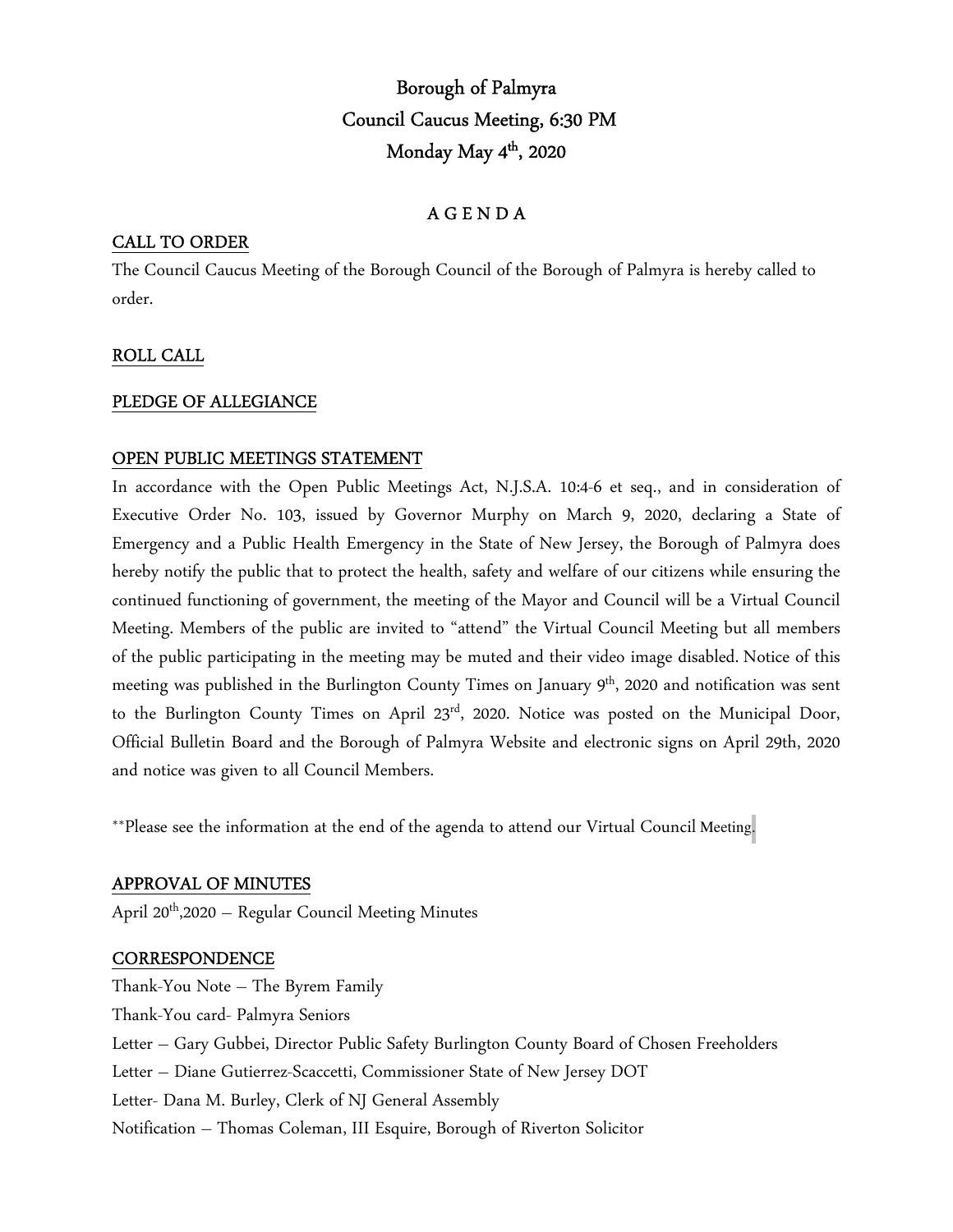Retirement Letter- Chief Scott Pearlman Retirement Letter- Gerri Bright Resignation Letter- Cindy Palmer

### PROCLAMATION

Arbor Day Proclamation 2020

#### PUBLIC COMMENT

We request those participants wishing to have or make a Public comment, email their questions or comments in advance to Borough Clerk Rita Jackson at djackson@boroughofpalmyra.com. The opportunity to submit comments prior to meeting expires at 12:00 PM on Monday May 4th, 2020. You must include "Meeting Question/ Comment" in the subject line and your name and full address for your comment to be considered valid. Comments submitted in a timely and complete manner will be reviewed and read during the virtual Council Meeting; it may be necessary to follow-up with persons submitting comments at a later date. All comments will become part of the record and included with the Meeting Minutes.

For those choose to "attend" the Virtual Meeting, Mayor Tait will open the meeting to the public for comments. Comments should be limited to no more than (2) two minutes. All comments will become part of the record and included with the Meeting Minutes.

#### RESOLUTIONS consent agenda

Resolution 2020-122 to Resolution 2020-123 will be enacted as a single motion, if any resolution needs additional discussion it will be removed from the consent agenda and voted on separately.

Resolution 2020-122, Resolution Authorizing a Contract to ERI for the 2020 Road Improvement Program per their Proposal dated April 22,2020 in the amount not-to-exceed \$97,000.00. Resolution 2020-123, Resolution Extending the Grace Period for 2020 Second Quarter Property Tax Payments.

#### DISCUSSION ITEMS

- Ordinance limiting vacation time payout upon retirement
- Rt. 73 South Redevelopment Project
- Outlaw Training & Fitness/620-622 Highland Avenue Redevelopment Project

#### ADMINISTRATOR'S REPORT

• Potential reduction in interest for  $3^{rd}$  Quarter Taxes - Updates